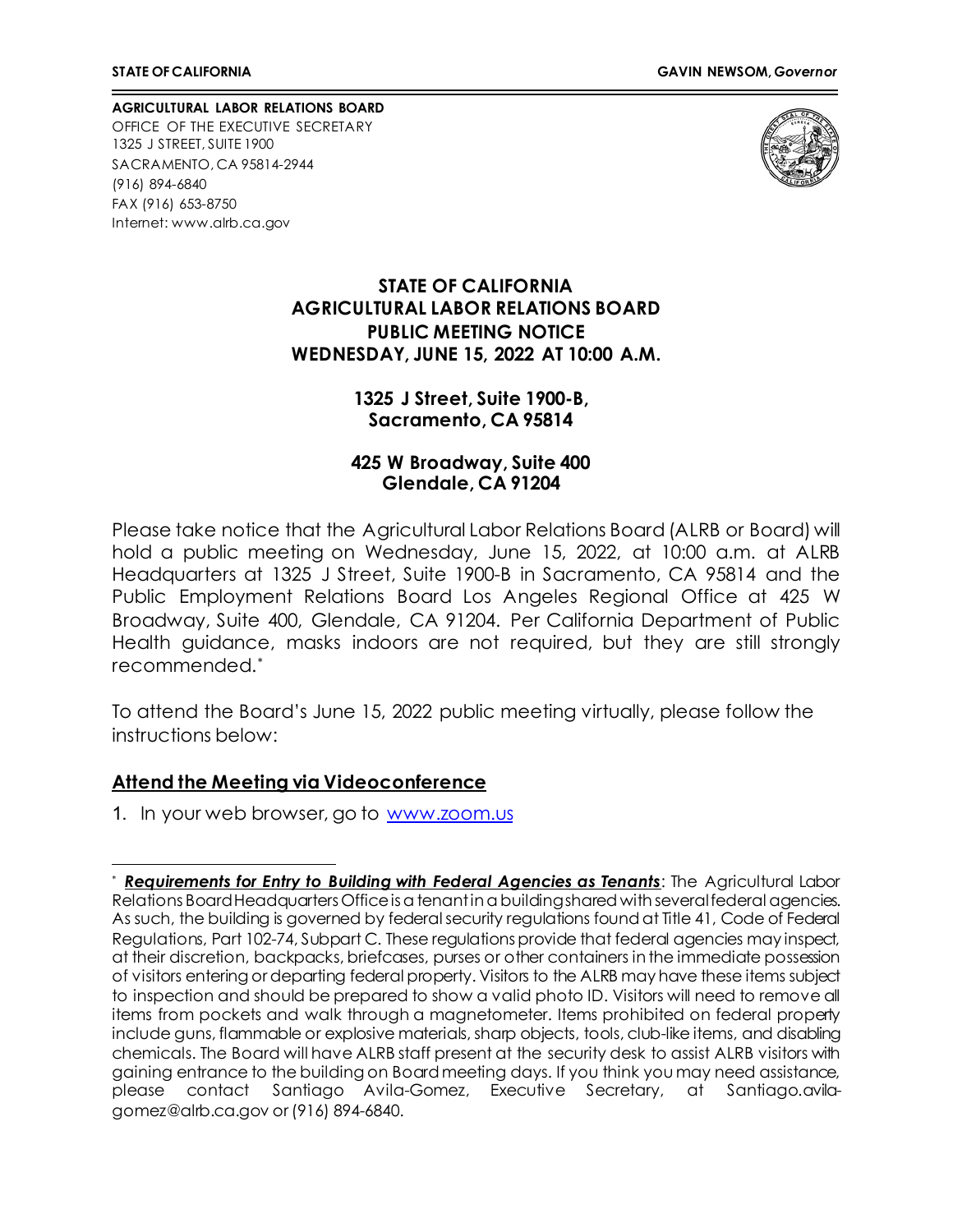- 2. Select **JOIN A MEETING**
- 3. Enter the meeting number: **874 8165 7667**
- 4. Type your name and then click **Join**
- 5. The videoconference system willbe activated at 9:55 a.m.

## **OR**

# **Attend the Meeting via Teleconference**

- 1. Dial **(215) 446-3656** or **(888) 363-4734** (U.S. Toll Free)**.**
- 2. When prompted, enter the access code: **672001** and follow directions.
- 3. Teleconference will be opened to the public at 9:55 a.m.

# **PUBLIC COMMENT**

The ALRB affords an opportunity to members of the public to address the Board during the public meeting on items of interest that are either on the meeting agenda or within the Board's jurisdiction but are not on the noticed agenda. The Board is not permitted to take action on items that are not on the noticed agenda but may refer items to staff for future consideration. The Board reserves the right to limit the time for speakers.

## **Public Comment Queue (for Persons Attending Via Zoom or Teleconference)**

**In advance of the meeting:** members of the public who wish to comment on agenda items may submit a request to be added to the public comment queue by emailing Devaka Gunawardena at [Devaka.Gunawardena@alrb.ca.gov.](mailto:Devaka.Gunawardena@alrb.ca.gov.) You may include your name, affiliation, and comment topic within the email.

**During the meeting:** to be added to the public comment queue, you may email your name, affiliation, and comment topic to [Santiago.Avila-Gomez@alrb.ca.gov,](mailto:Santiago.Avila-Gomez@alrb.ca.gov) or announce your desire to comment via the Zoom **Chat** or **Raise Hand** functions. If joining by telephone, an announcement will be made requesting callers to express their desire to comment.

# **AGENDA**

# *Open Session*

- 1. Call to Order
- 2. Approval of Minutes
- 3. Chair's Report
- 4. Executive Officer's Report on Elections, Unfair Labor Practice Complaints, and Hearings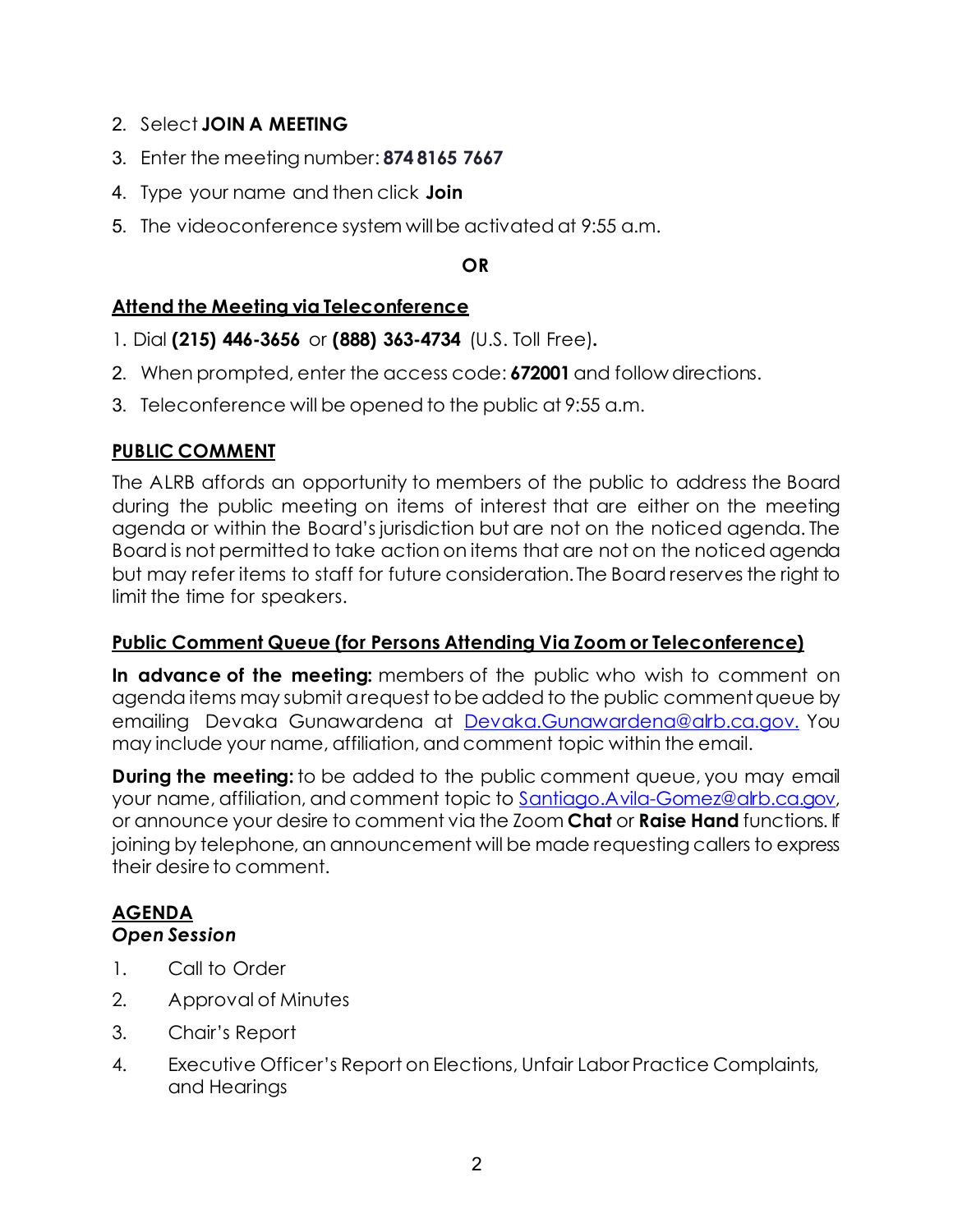- 5. Litigation Report
- 6. General Counsel'sReport
- 7. Division of Administrative Services Report
- 8. Legislation
- 9. Regulations
- 10. Public Comment

*Closed Session* (*see below for additional information regarding matters which the Board may consider in closed session*)

- A. Personnel (Gov. Code, § 11126, subd. (a)(1));
- B. Deliberations on pending cases (Gov. Code, § 11126, subd. (c)(3));
- C. Pending litigation (Gov. Code, § 11126, subd. (e)(1)).

# *Open Session*

- 11. Announcements
- 12. Adjourn Meeting

# *Closed Session (Board Docket)*

Deliberations on Pending Cases (Gov. Code, § 11126, subd. (c)(3)):

- 1. Unfair Labor Practice Cases Pending Before the Board
	- Cinagro Farms, Inc., 2017-CE-008-SAL
- 2. Representation Proceedings
	- Sonoma Cho, LLC dba Flora Terra, 2022-RC-001-SAL
- 3. Mandatory Mediation and Conciliation
	- None
- 4. Interim Appeals, Motions, Petitions, Settlements, etc., Pending Before the Board
	- Benjamin Reitz and Stephen Reitz dba Reitz Ranches, 2018-CE-002-VIS
- 5. Pending Compliance Cases
	- Arnaudo Brothers, LP, and Arnaudo Brothers, Inc., 2012-CE-030-VIS, 40 ALRB No. 3 & 41 ALRB No. 6
	- Arnaudo Brothers, LP, and Arnaudo Brothers, Inc., 2015-CE-006-VIS and 2017-CE-003-VIS, 44 ALRB No. 7